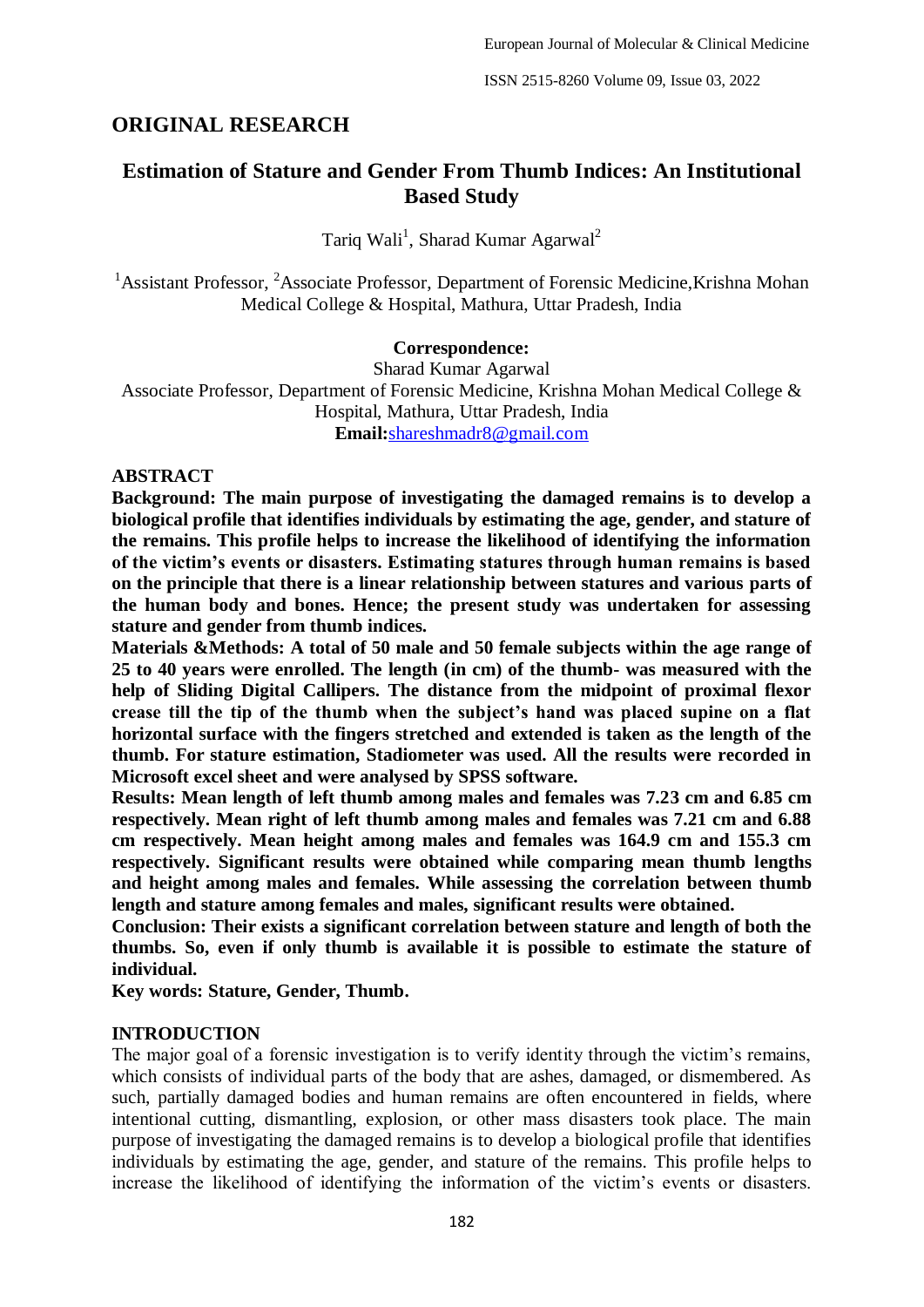Estimating statures through human remains is based on the principle that there is a linear relationship between statures and various parts of the human body and bones.<sup>1-4</sup>

Stature is the height of a person in the upright posture and has a definite and proportional biological relationship with each and every part of the human body, i.e. head, face, trunk, extremities. This relationship helps a forensic scientist to calculate stature from dismembered and mutilated body parts during forensic examinations and thus aids in narrowing down the investigation process by providing useful clues to the investigation agencies.<sup>5-7</sup> Hence; the present study was undertaken for assessing stature and gender from thumb indices.

## **MATERIALS & METHODS**

The present study was undertaken for assessing stature and gender from thumb indices. A total of 50 male and 50 female subjects within the age range of 25 to 40 years were enrolled. All the measurements were taken in a reasonably well lit room, at a fixed time for avoiding environmental influenced biasness. Measurement of anthropometric measurements viz: hand length and breadth, were measured separately. Landmarks and technique involved in taking anthropometric measurements as described in previous literature were as follows:<sup>5, 6</sup>

**Stature (S):** It is the vertical distance between highest point on vertex and the platform of stadiometer. The length (in cm) of the thumb- was measured with the help of Sliding Digital Callipers. The distance from the midpoint of proximal flexor crease till the tip of the thumb when the subject's hand was placed supine on a flat horizontal surface with the fingers stretched and extended is taken as the length of the thumb. For stature estimation, Stadiometer was used. All the results were recorded in Microsoft excel sheet and were analysed by SPSS software.

### **RESULTS**

A total of 50 males and 50 female subjects were enrolled. Mean age of the subjects was 28.6 years. Mean length of left thumb among males and females was 7.23 cm and 6.85 cm respectively. Mean right of left thumb among males and females was 7.21 cm and 6.88 cm respectively. Mean height among males and females was 164.9 cm and 155.3 cm respectively. Significant results were obtained while comparing mean thumb lengths and height among males and females. In the present study, while assessing the correlation between thumb length and stature among females and males, significant results were obtained.

#### **Table 1: Demographic data**

| <b>Variable</b> | <b>Number</b> |
|-----------------|---------------|
| <b>Mean age</b> | 28.6          |
| <b>Males</b>    | 50            |
| <b>Females</b>  | 50            |

### **Table 2: Anthropometric variables**

| Variable                        | <b>Males</b> | <b>Females</b> | p- value |
|---------------------------------|--------------|----------------|----------|
| Mean length of left thumb (cm)  | 7.23         | 6.85           | $0.011*$ |
| Mean length of right thumb (cm) | 7.21         | 6.88           | $0.023*$ |
| Height (cm)                     | 164.9        | 155.3          | $0.001*$ |

\*: Significant

## **Table 3: Pearson's Correlation of thumb length and stature**

| <b>Variable</b>       | <b>Males</b> | p- value | Females | p- value |
|-----------------------|--------------|----------|---------|----------|
| Length of left thumb  | 0.335        | $0.011*$ | 0.254   | $0.011*$ |
| Length of right thumb | 0.112        | $0.023*$ | 0.239   | $0.023*$ |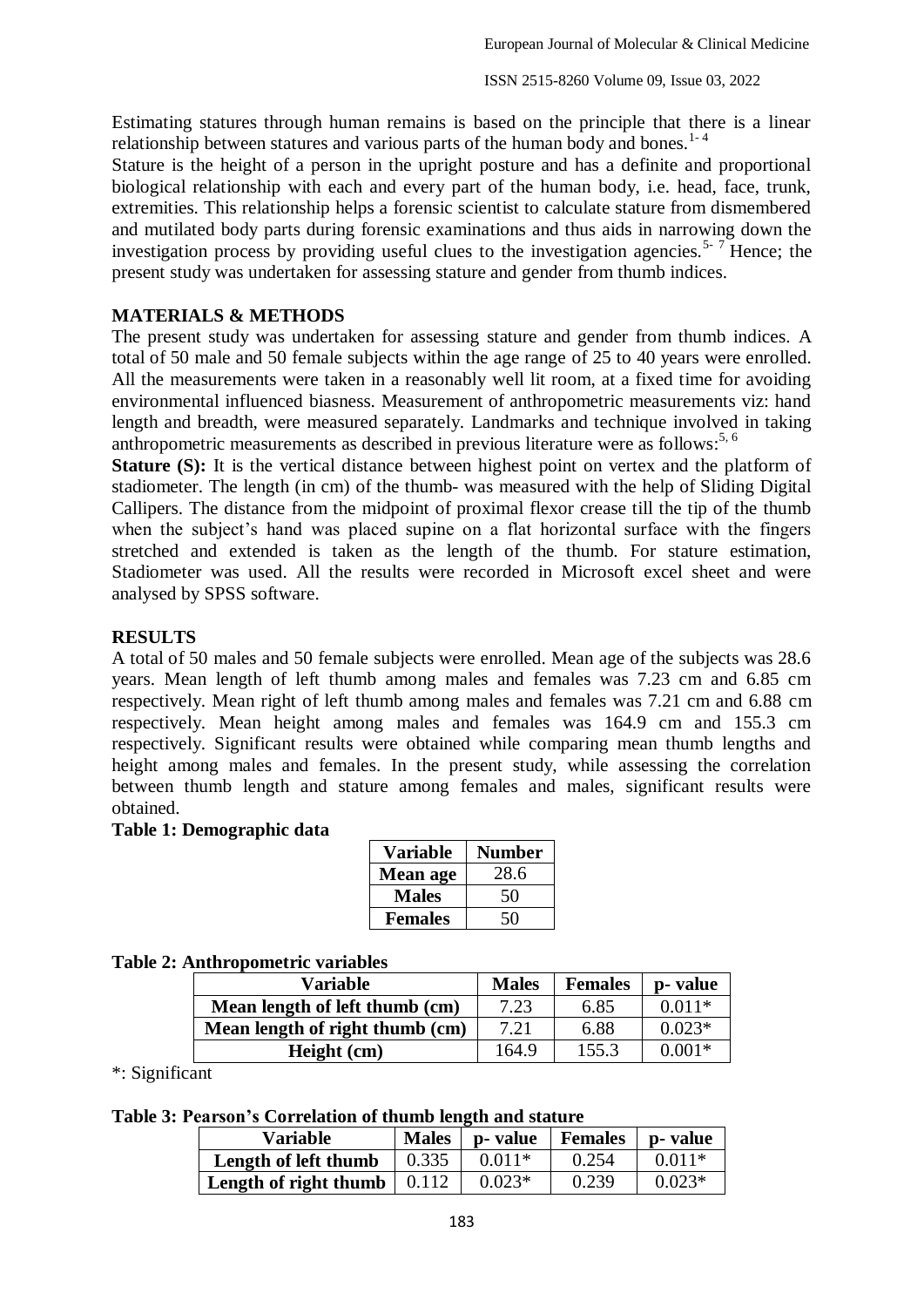ISSN 2515-8260 Volume 09, Issue 03, 2022

#### \*: Significant

**Table 4: Student's t test for assessing the significance of the difference between males and males**

| <b>Variable</b>       | t-value | p- value |
|-----------------------|---------|----------|
| Length of left thumb  | 3.235   | $0.001*$ |
| Length of right thumb | 8.114   | $0.001*$ |
| Height                | 7.858   | $0.005*$ |

### \*: Significant

### **DISCUSSION**

Literature is replete with studies that have dealt with estimation of stature from dimensions of hands and feet in the past and have documented that these parameters can be successfully used for stature estimation. Due to strong influence of genetic and environmental factors on the height of the individual, homogeneity of the study population is vital in formulating the regression equations. Stature is mainly controlled by genetic factors, although it is also influenced by environmental, nutritional, socioeconomic, and climate factors, which also influence the relationships between stature and variable anatomical measurements. Relative to proximal body parts, distal limb bones or parts are disproportionately influenced by various stressors, especially nutritional and environmental factors, and these changes are more pronounced in men. Furthermore, secular changes are observed in intralimb proportions and stature. Unfortunately, previous reports have indicated that population-specific genetic and environmental factors can lead to large estimation errors when estimation equations for one specific population are applied to a different population. Therefore, the best stature estimation models are specific to a single population.<sup>6-9</sup>Hence; the present study was undertaken for assessing stature and gender from thumb indices.

A total of 50 males and 50 female subjects were enrolled. Mean age of the subjects was 28.6 years. Mean length of left thumb among males and females was 7.23 cm and 6.85 cm respectively. Mean right of left thumb among males and females was 7.21 cm and 6.88 cm respectively. Mean height among males and females was 164.9 cm and 155.3 cm respectively. Significant results were obtained while comparing mean thumb lengths and height among males and females. Our results were in concordance with the results obtained by Gupta S et al, who also reported similar findings. In their study, authors estimated the gender by using index and ring finger length ratio, hand and foot index along with the correlation of both the hand and foot index to determine the vital role of all the indices in establishing gender identity. 300 subjects (150 males and 150 females) were analysed. Various anthropometric measurements like hand length, hand breadth and hand index, Index Finger Length (IFL), Ring Finger Length (RFL) and IFL/RFL ratio as well as foot length, foot breadth and foot index were estimated in millimeters (mm) with the help of slidinganthropometric caliper. The index and ring finger ratio was found to be higher in females as compared to males. The hand and foot index was more in males than in females. The index and ring finger length ratio, hand and foot index between males and females was found to be statistically significant for both hands and feet. A statistically significant correlation was determined between hand indexes versus foot index. Their study can be useful to establish the gender of a dismembered hand or foot when subjected for medicolegal examination.<sup>10</sup>

In the present study, while assessing the correlation between thumb length and stature among females and males, significant results were obtained. In a similar study conducted by Geetha GN et al, authors documented anthropological work on the tribes of Kasargod district, Kerala, India. Two hundred subjects comprising of 100 males and 100 females in 20-30 years age group were included. Statistical analysis indicated that the bilateral variations were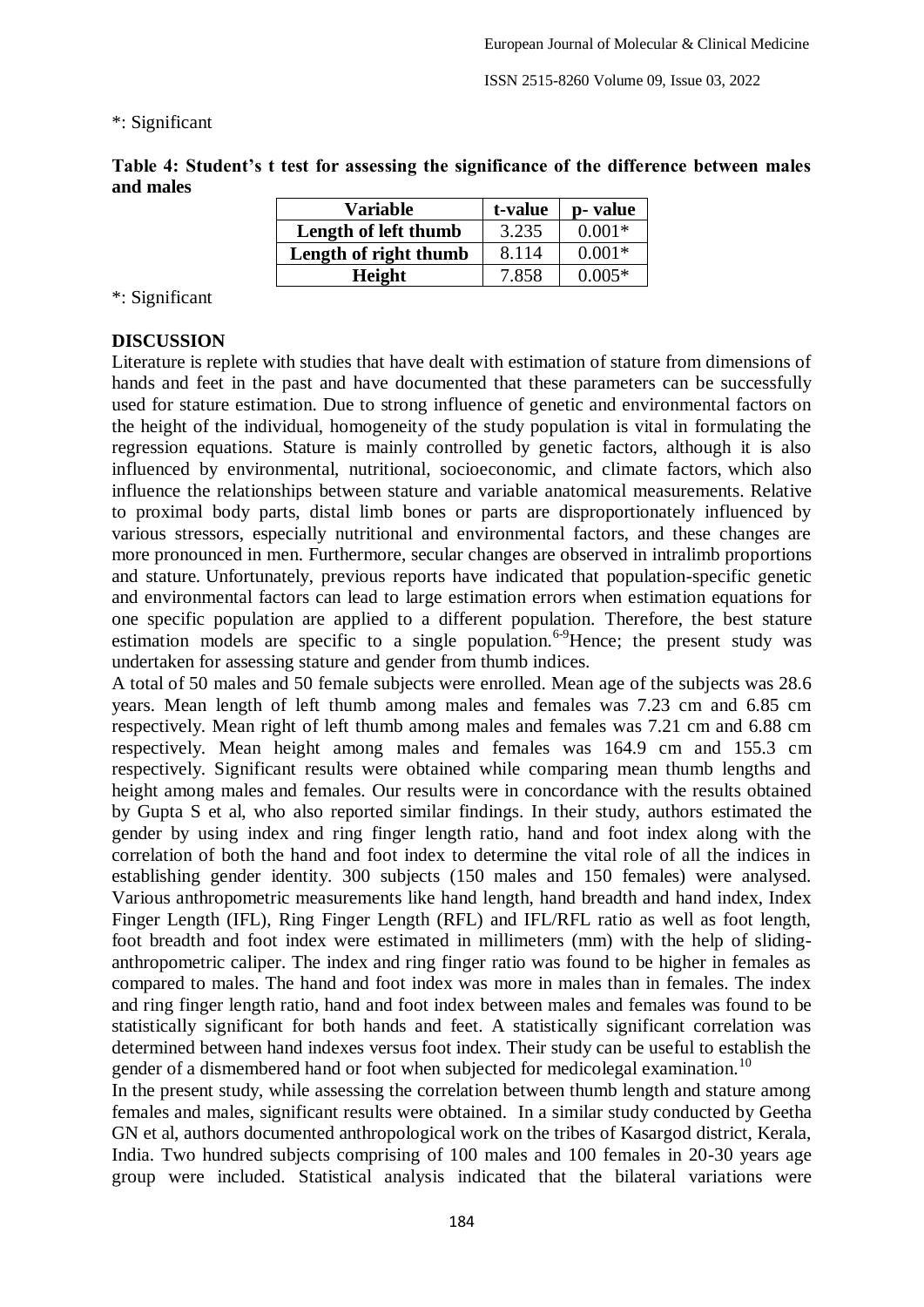insignificant for all the measurements except foot breadth among females  $(p<0.001)$ . The correlation between the stature and various parameters studied in males and females were found to be positive and statistically highly significant. Linear and multiple regression equation for stature estimation were calculated separately for males and females. The significant positive correlation between the study variables and the stature indicates that these variables can be successfully used to predict stature.<sup>11</sup>Milašinović et al found that the coefficient of determination between arm span and stature of adolescents in Montenegro was 0.673 for males. According to Ibegbu et al, the coefficient of determination between hand length and stature of Nigerian students was 0.498 for males and 0.494 for females. Krishan et al designed a model that estimates the stature of adolescent males in North India through the measurement variables associated with the foot length. The coefficients of determination of the models were from  $0.613$  to  $0.666$ .<sup>12-14</sup>

### **CONCLUSION**

From the above obtained results, it can be concluded that their exists a significant correlation between stature and length of both the thumbs. So, even if only thumb is available it is possible to estimate the stature of individual.

### **REFERENCES**

- 1. Kanchan T, Krishan K. Anthropometry of hand in sex determination of dismembered remains-a review of literature. J Forensic Legal Med. 2011;18(1):14–7.
- 2. Zeybek G, Ergur I, Demiroglu Z. Stature and gender estimation using foot measurements. Forensic Sci Int. 2008;181(1):54. e1–54. e5
- 3. Rastogi P, Nagesh KR, Yoganarasimha K. Estimation of stature from hand dimensions of North and South Indians. Legal Medicine. 2008;10:185–89.
- 4. Ilayperuma I, Nanaykkara BG, Palahepitiya KN. A model for reconstruction of personal stature based on the measurement of foot length. Galle Medical Journal. 2008;13:6–9.
- 5. Torimitsu S, Makino Y, Saitoh H, et al. Stature estimation based on radial and ulnar lengths using three-dimensional images from multidetector computed tomography in a Japanese population. Leg Med (Tokyo) 2014;16:181–6.
- 6. Celbis O, Agritmis H. Estimation of stature and determination of sex from radial and ulnar bone lengths in a Turkish corpse sample. Forensic Sci Int 2006;158:135–9.
- 7. Danborno B, Elukpo A. Sexual dimorphism in hand and foot length indices, stature-ratio and relationship to height inNigerians. The Internet Journal of Forensic Science. 2008;3:1–6.
- 8. Laila SZH, Ferdousi R, Nurunnobi ABM, et al. Anthropometric Measurements of the hand length and their correlation with the stature of Bengali adult Muslim females. Bangladesh Journal of Anatomy. 2009;7(1):10–13.
- 9. Kim W. A comparative study on the statistical modelling for the estimation of stature in Korean adults using hand measurements. Anthropol Anz. 2019;76(1):57–67.
- 10. Gupta S, Gupta V, Tyagi N, et al. Index/Ring Finger Ratio, Hand and Foot Index: Gender Estimation Tools. J Clin Diagn Res. 2017;11(6):ZC73-ZC77.
- 11. Geetha GN, Swathi, Athavale SA. Estimation of Stature from Hand and Foot Measurements in a Rare Tribe of Kerala State in India. J Clin Diagn Res. 2015;9(10):HC01-HC4.
- 12. Milašinović R, Popović S, Bjelica D, et al. Body height and its estimation utilizing arm span measurements in female adolescents from northern region in Montenegro. in Book of Abstracts of 4th International Scientific Conference "Exercise and Quality of Life. 2016.